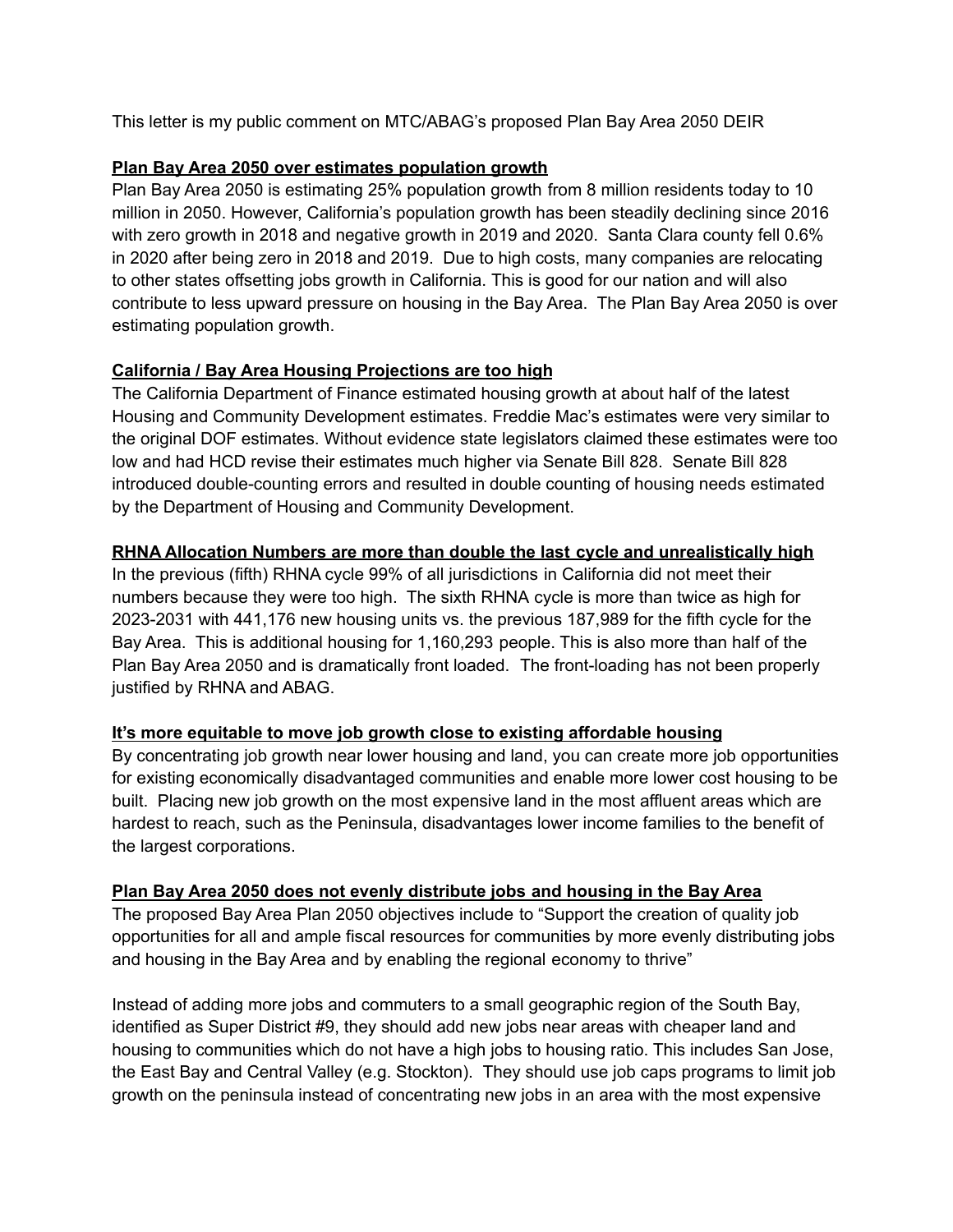land values, which will only drive them higher. We should not be adding jobs in areas with high jobs to housing ratios as those will add additional commuters for the next century. In addition, rezoning office parks and areas to housing is also helpful. One look at Manhattan and Tokyo will make clear that high density does not result in affordable housing.

# **Plan Bay Area 2050 did not hold public meetings to explore alternate means of addressing the intra-regional jobs-housing imbalances**

MTC/ABAG has not followed the California Government Code during their preparation of Plan Bay Area 2050. The Code clearly states that the regional government body "explore in public meetings alternate means of dealing with intraregional jobs-housing imbalances". Despite formal documented requests from citizens requesting a serious study of the positive impacts of dispersing jobs to areas of less concentrated development, MTC/ABAG failed to effectively explore the dispersal of jobs in any of the alternatives they looked at. In fact, without any substantial public discussion they announced in October 2019 that they would not look further at one of their identified strategies—the positive impacts of putting business caps on cities experiencing rapid job growth

# **Plan Bay Area 2050 Housing and Transportation Funding Estimates are overly optimistic**

The funding needed to achieve the plans proposed by Plan Bay Area 2050 is overly optimistic and relies on a set of assumptions unlikely to fully materialize. This includes funding for preserving existing affordable housing and building new affordable housing, which totals \$468 billion for just the Bay Area. Transportation Strategies estimate \$579 billion in spending for the Bay Area. The entire California 2020-21 Budget General Fund for all expenses for the state was \$134 billion. The proposed one trillion dollar spending on transportation and housing for the Bay Area is 8 times the state's entire annual general funds including funding education and all the other state expenditures. Last year the state allocated about \$1 billion total for affordable housing programs for all of California. Thus Plan Bay Area 2050 estimated spending to support its transportation and housing strategies necessary is unrealistically high to support its projected growth and the state does not have the budget to support it.

# **RHNA Low Income Housing Requirements is an Unfunded Mandate**

The current 6th RHNA cycle requires 180,000 housing units for low and very low income families. Below market housing subsidies for each unit is estimated about \$350,000 or higher per unit in Santa Clara County. Thus this represents a mandate to provide \$63 billion for below market housing over the next 8 years for just the Bay Area. However, the state has only spent \$1 billion (roughly) last year on affordable housing programs. While supposedly jurisdictions only need to zone for these housing units, HCD and the state penalize local jurisdictions for not building them and remove local zoning control if they fail to meet these unrealistic growth estimates. Thus the current RHNA cycle is a giant unfunded mandate.

# **Plan Bay Area 2050 does not provide realistic transportation plan to accommodate its proposed growth**

CalTrans is already at capacity. There is already more future office development in the pipeline, including Stanford and corporate expansion, than added CalTrans capacity from electrification.